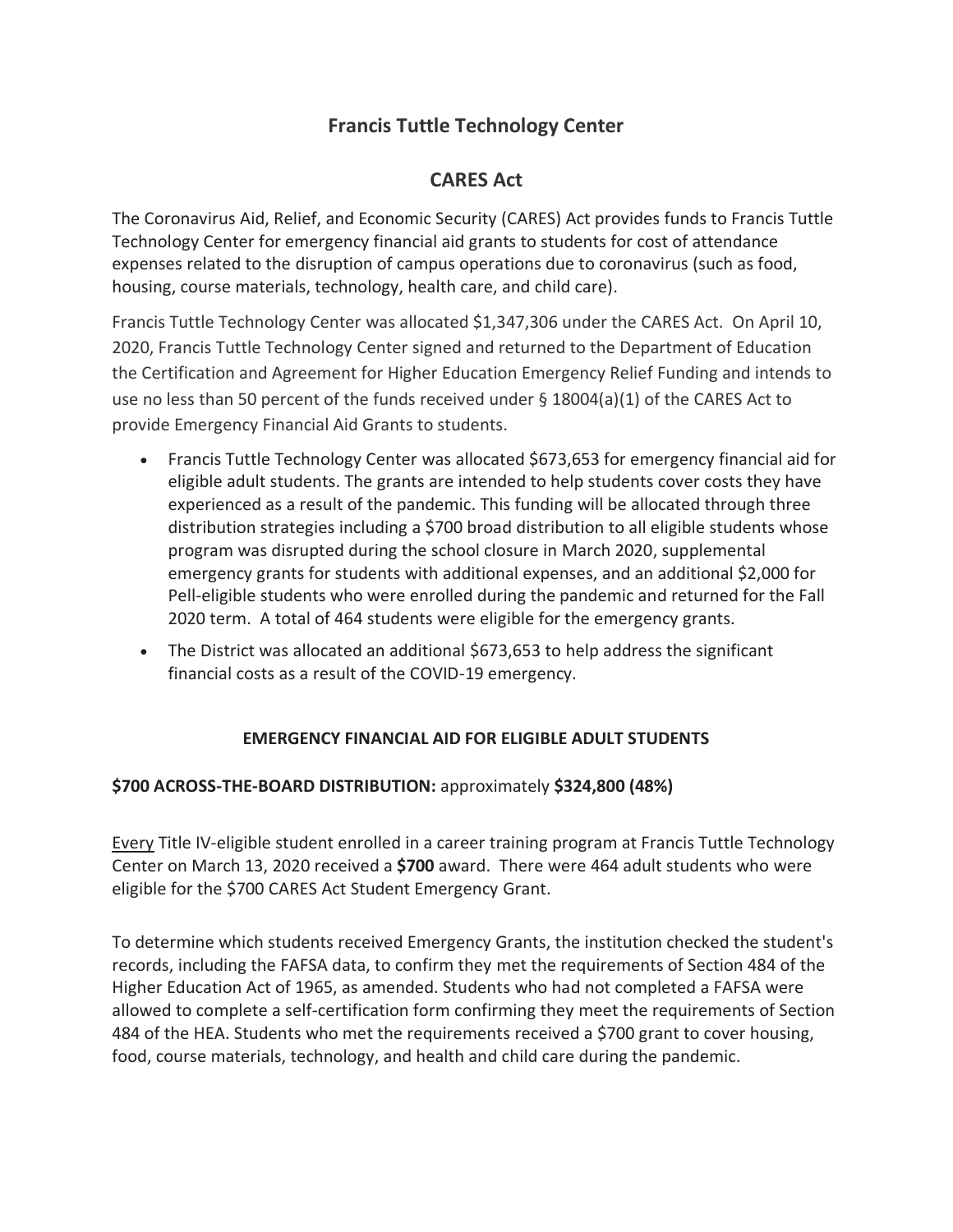#### **PELL-ELIGIBLE STUDENTS RETURNING FOR FALL 2020:** approximately **\$240,000 (36%)**

Students who were Pell-eligible based on the 2019-2020 FAFSA, were enrolled in a career training program at Francis Tuttle Technology Center on March 13, 2020, returned for Fall 2020, and continued to meet Title IV-eligibility requirements, received an additional \$2,000 emergency grant. There were 120 adult students who were eligible for this additional grant. This grant is intended to cover housing, food, course materials, technology, and health and child care during the pandemic.

### **SUPPLEMENTAL EMERGENCY GRANTS** for students: approximately **\$108,853 (16%)**

Any money not spent through the above strategies will be distributed to Title-IV eligible students as supplemental emergency grants. Students must apply for this additional grant through a simple application and award process based on the six coronavirus criteria (food, housing, course materials, technology, health care & child care). Supplemental grants are limited to a **maximum of \$2,000 per student.** For the CARES Act emergency grant information and application, the student must go to [https://www.francistuttle.edu/covid-19-emergency](https://www.francistuttle.edu/covid-19-emergency-grant-adult-students)[grant-adult-students](https://www.francistuttle.edu/covid-19-emergency-grant-adult-students)

Francis Tuttle Technology Center has distributed the following CARES Act Emergency Grants

As of: September 30, 2020

| \$700 for all Title IV-eligible students:       | 463 students | \$324,100 |
|-------------------------------------------------|--------------|-----------|
| \$2,000 add'l grant for PELL-eligible students: | 120 students | \$240,000 |
| Supplemental emergency grants:                  | 80 students  | \$104,098 |
| Total                                           | 464 students | \$668,198 |